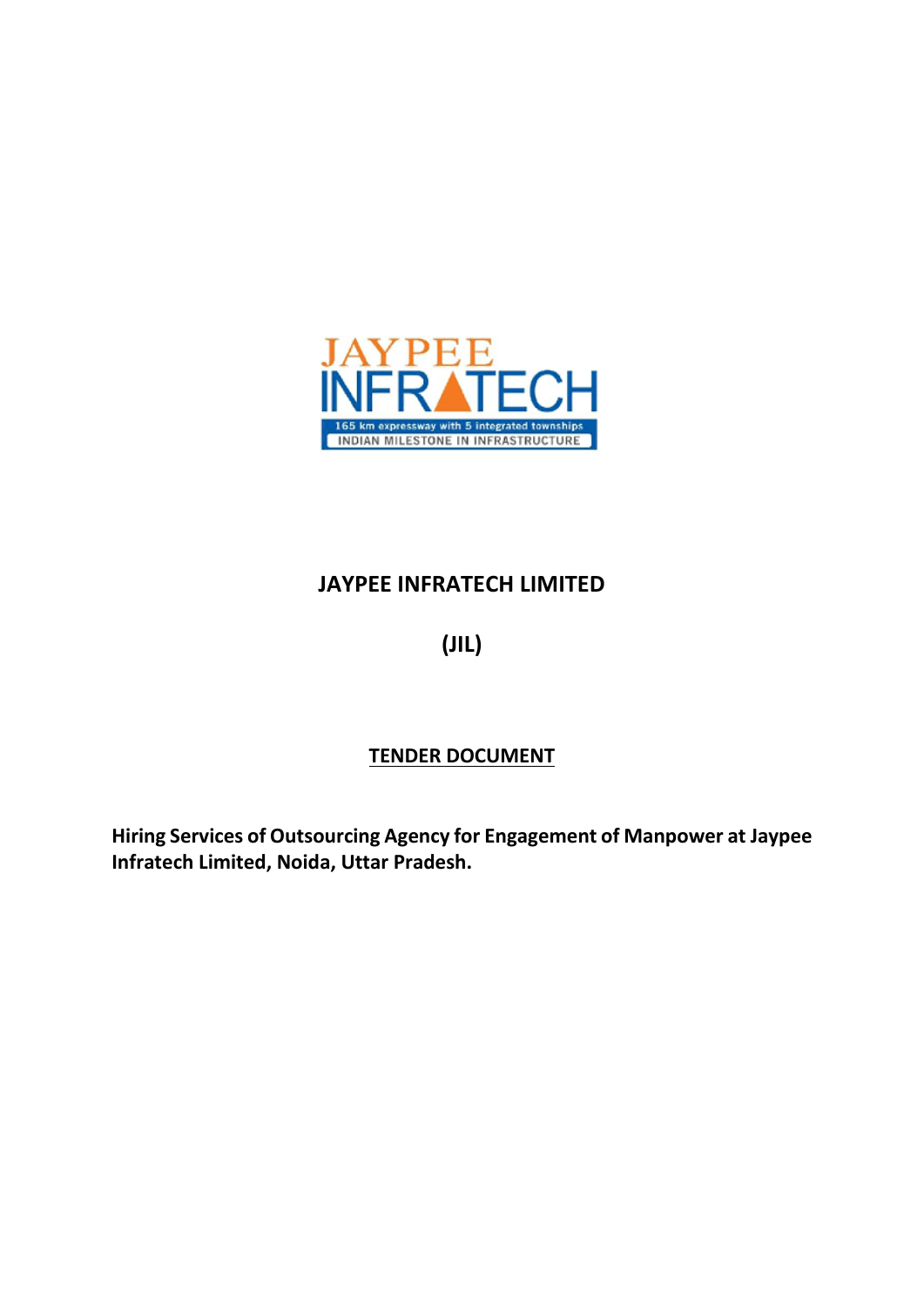## **NOTICE**

#### **INVITATION FOR THE BIDS**

## **Sub: Notice Inviting Tenders for engagement of Outsourcing Agency for Hiring of Manpower in Jaypee Infratech Limited, Noida, Uttar Pradesh - 201304**

- **1.** JAYPEE INFRATECH LIMITED (JIL) (CIN L45203UP2007PLC033119), a company incorporated in India and registered under the Companies Act, 1956 and having its registered office at Sector-128 Noida UP 201304 INDIA. JIL presently is undergoing Corporate Insolvency Resolution Process (CIRP) under Insolvency and Bankruptcy Code (IBC) 2016. In terms of Section 17 of IBC, the powers of the Board of Directors of the Corporate Debtor (JIL) stand suspended and the entire management of JIL rest with the IRP (Interim Resolution Professional).
- **2.** Sealed Bids are invited from reputed, well established and financially sound Outsourcing Agencies to provide/deploy the Man-power (skilled/ semi-skilled/ unskilled) for JIL.
- **3.** The bids duly filled in all respect enclosing necessary documents may be submitted at **Jaypee Infratech Limited, Room No. 3, B2 Block, Sector 128, Noida, UP – 201304**, so as to reach on or before **24 th Feb 2022**.
- **4.** Opening of bids and onward process is as under
	- **a.** Opening Date for Technical Bid **28th Feb 2022**
	- **b.** Elimination of bids which stand disqualified on technical non-compliance
	- **c.** Evaluation of financial bids in respect of Technically qualified bids
	- **d.** Opening Date of Financial bids shall be intimated to the bidders who are technically qualified.
- **5.** Tender should be accompanied by E.M.D. for an amount of **Rs. 1 Lakh** to be submitted in the form of Demand Draft in favour of "Jaypee Infratech Limited" payable at Noida.
- **6.** Document related to 'Technical Bid', 'Financial Bid' and other documents to be submitted in separate sealed envelopes with relevant titles clearly mentioned on top of respective documents. Bidder name (Company / Partnership Firm / Proprietary Firm) name also to be provided on the respective document.
- **7.** For detailed Tender document, refer JIL website [www.jaypeeinfratech.com](http://www.jaypeeinfratech.com/)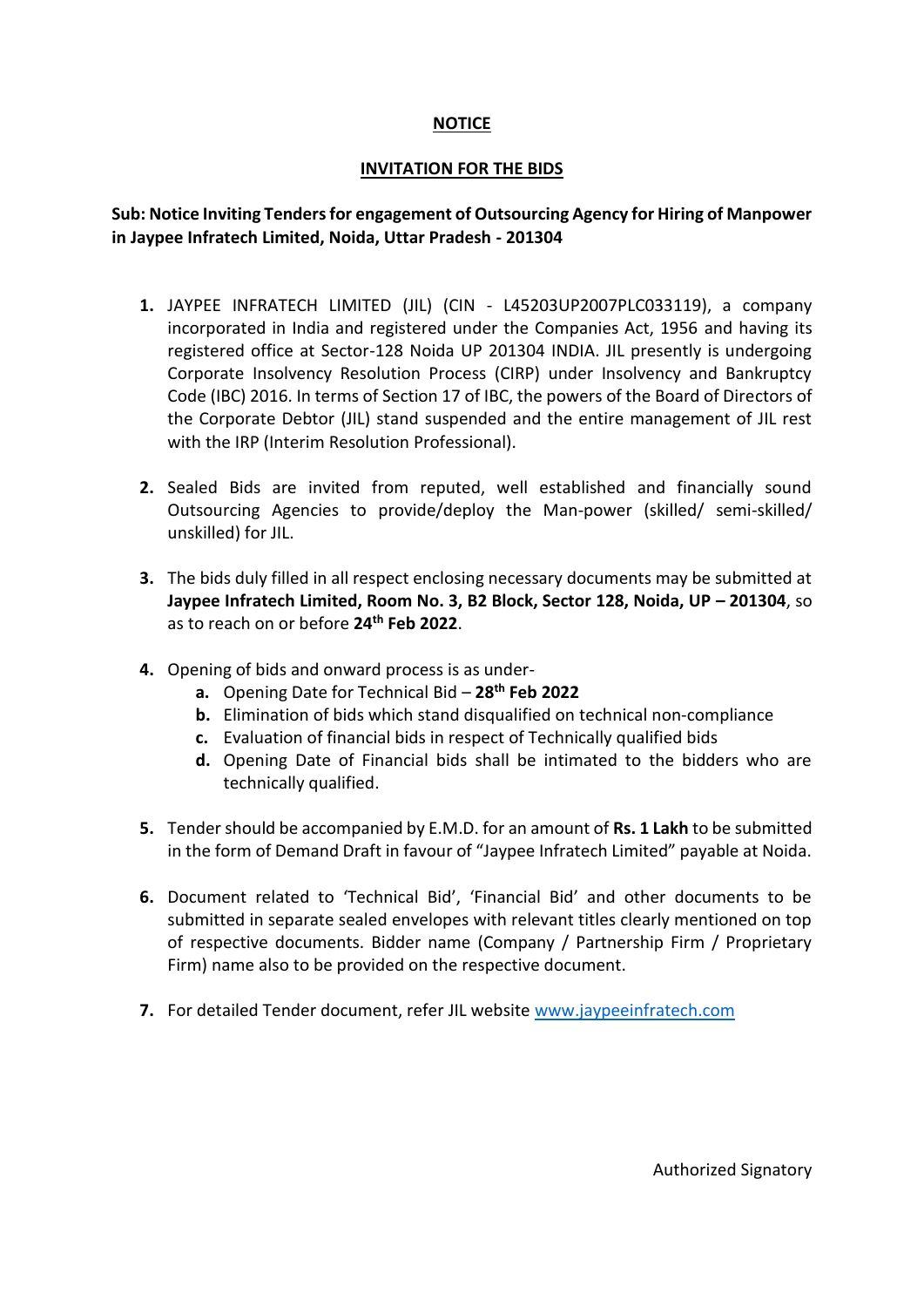## **SECTION – I**

## **IMPORTANT INFORMATION RELATED TO TENDER**

| 1 | Purpose of Tender                          | Hiring Services of Outsourcing Agency for Engagement of<br>Manpower at JIL (Location - Yamuna Expressway Toll Plazas<br>(Jewar, Mathura & Agra)) |
|---|--------------------------------------------|--------------------------------------------------------------------------------------------------------------------------------------------------|
| 2 | <b>Earnest Money Deposit</b>               | Rs 1 Lakh (Rs One Lakh only)                                                                                                                     |
| 3 | Last Date for Submission                   | 24 <sup>th</sup> Feb 2022                                                                                                                        |
| 4 | <b>Bid Validity</b>                        | 4(four) months from the last date of submission of Bid, i.e.,<br>24th Feb 2022                                                                   |
| 5 | <b>Address for Submission</b>              | Jaypee Infratech Limited, Room No. 3, B2 Block, Sector 128,<br>Noida, UP - 201304                                                                |
| 6 | Date & time of Opening<br>of Technical bid | 28 <sup>th</sup> Feb 2022, Time: 1530 hrs<br>Jaypee Infratech Limited, Room No. 3, B2 Block, Sector 128,<br>Noida, UP - 201304                   |
| 7 | Date & time of Opening<br>of Financial bid | To be notified at a later date after the Technical bid evaluation is<br>completed.<br>Shortlisted Agency shall be notified on the JIL website.   |
| 8 | Contact for any queries                    | irpjil@bsraffiliates.com                                                                                                                         |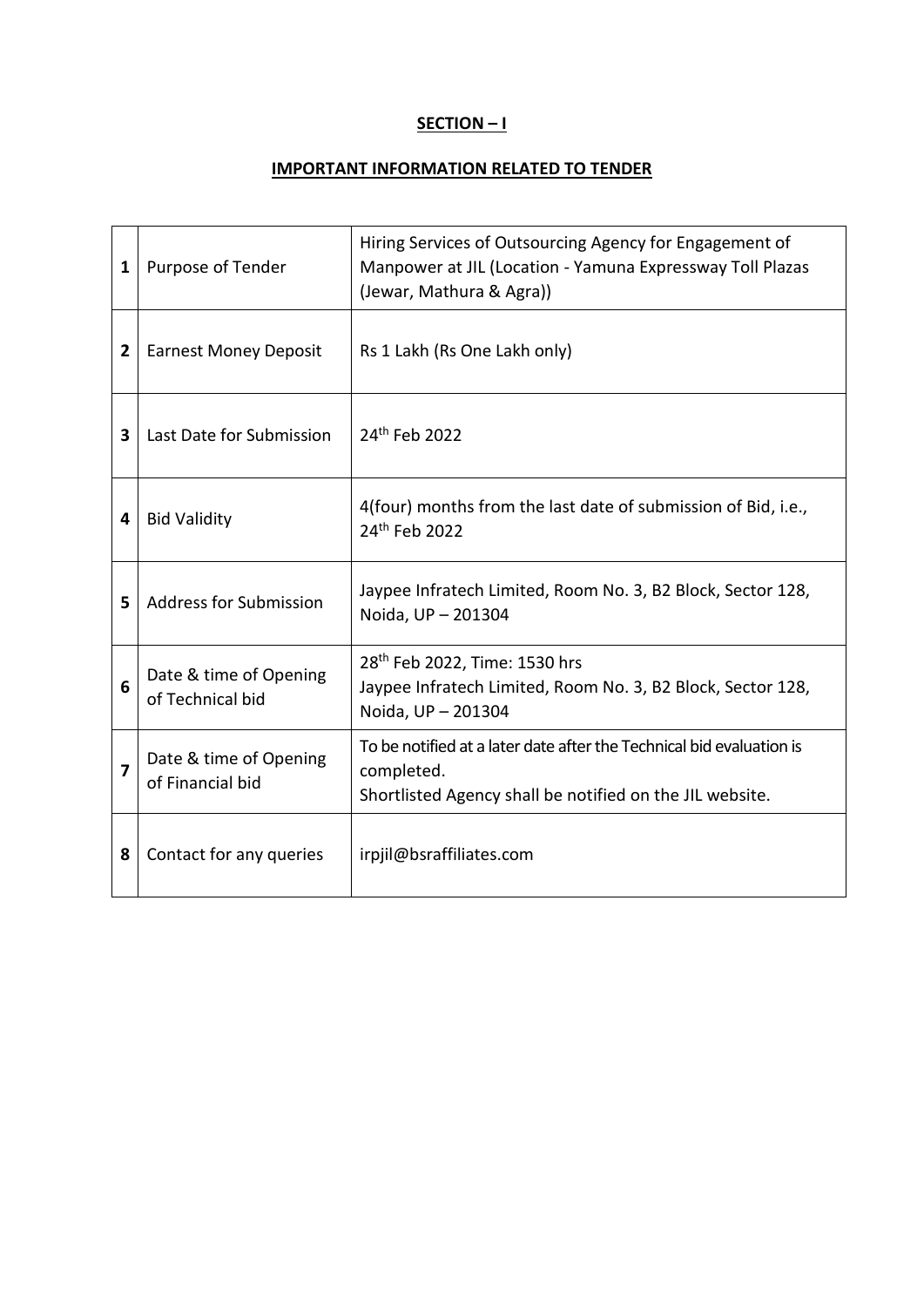## **SECTION – II**

## **OVERALL SCOPE, QUALIFYING CRITERIA, TERMS & CONDITIONS, KYC/ POLICE VERIFICATION/ MEDICAL FITNESS/ ETC. AND LABOUR LAW COMPLIANCES**

#### **1. Scope of Supply of Manpower:**

**1.1.** Approximate number of manpower required is 150 across 3 Toll Plazas (Jewar, Mathura & Agra) on Yamuna Expressway under four broad categories namely; Skilled, Semi-Skilled, Unskilled and Other category. Details of duties to be performed shall be provided by JIL and broad categorization of manpower required is tabulated below-

| S.<br>No.      | <b>Particulars</b>                                            |     |
|----------------|---------------------------------------------------------------|-----|
| 1              | Carpenter                                                     | 3   |
| $\overline{2}$ | Helper                                                        | 7   |
| 3              | Painter/ Jr. Painter                                          | 1   |
| 4              | Plumber                                                       | 3   |
| 5              | Supervisor                                                    | 8   |
| 6              | Labour                                                        | 13  |
| 7              | Masson                                                        | 4   |
| 8              | Operator - JCB                                                | 3   |
| 9              | Welder                                                        | 3   |
| 10             | Labour for plant watering/ greenery across YEP (Horticulture) | 108 |
|                | <b>Total</b>                                                  | 153 |

However, actual number of manpower under above categories may increase/decrease as per the requirement of JIL from time to time.

**1.2.** Final selection of manpower to be deployed shall rest with JIL and manpower so selected and finalized by JIL shall be deployed on locations as mentioned above.

## **2. Qualifying Criteria:**

- **2.1.** Qualifying Criteria as defined under **Annexure I** (under column Qualifying parameter) and **Annexure II.**
- **2.2.** A written undertaking to the effect that the agency/contractor/service provider has not been blacklisted by any Government Departments/Autonomous Bodies, PSU's etc., as on the date of submission of the bid.
- **2.3.** An Undertaking to the effect that the terms and conditions along with Sections/ Annexures of the tender document are acceptable and binding on the part of the bidder.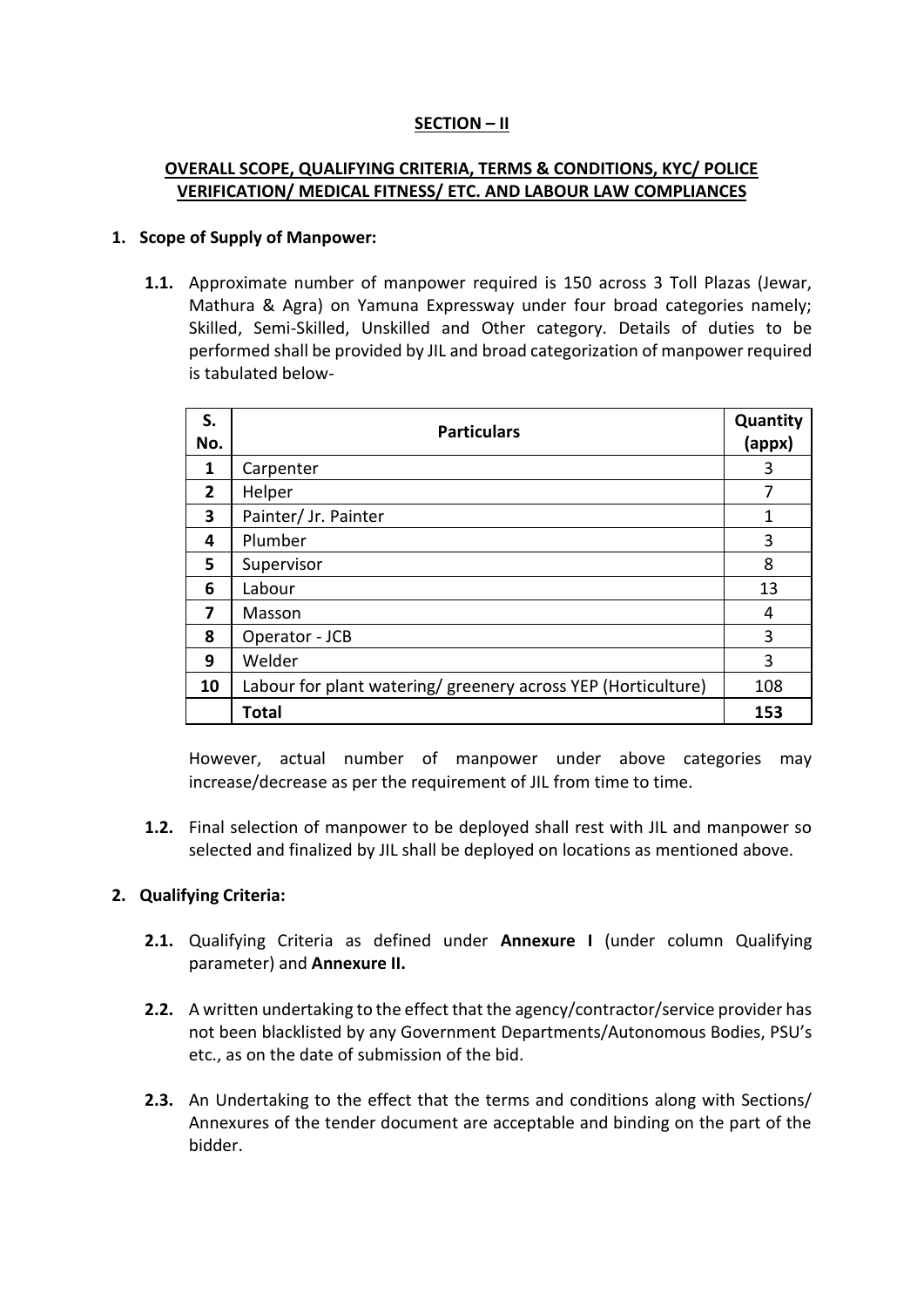- **2.4. Earnest Money Deposit (EMD):** The contractor/agency/service provider shall enclose a demand draft of **Rs 1 Lakh (Rupees One Lakh)** drawn in favour of "Jaypee Infratech Limited" payable at Noida, Uttar Pradesh towards Earnest Money Deposits (EMD).
	- **a)** Said EMD shall be refunded to the unsuccessful bidders within maximum two (2) months from the day the contract is awarded to the successful bidder.
	- **b)** In case of successful bidder, EMD shall be retained till such time the contract is signed and Bank Guarantee in faour of Jaypee Infratech Limited is established.
	- **c)** In the event the successful bidder fails to sign the contract within the stipulated time frame and/or fails to provide Bank Guarantee within the stipulated time frame, company reserves the right to forfeit EMD in such scenario.
- **2.5.** JIL reserves the right to disqualify the bid in case, bid document do not meet the qualifying criteria as referred herein above as well as under **Annexure I** and **Annexure II.**
- **2.6.** JIL reserves the right to amend the terms of bid, extend date of submission, bid validity period, etc. and same shall be binding on all parties participating in the bid process.
- **2.7.** All bidders shall provide an undertaking as under:

Information furnished in the bid document including Annexures, etc. is true, complete and correct to the best of our knowledge and belief, We further undertake that in the event of any information being found fake or false at any stage, our tender shall be liable to be cancelled / terminated without any notice or compensation in lieu thereof.

Said undertaking shall be signed by an authorized representative of the bidder with company seal.

## **3. Evaluation of Tenders:**

- **3.1.** The bidders have to mandatorily submit their bids strictly in line with the Annexures covered, undertaking formats stipulated (reference: Point No 2.7), and any deviation from the same can be a valid ground for rejecting the bid offer.
- **3.2.** Any conditional bids received shall not be considered and will be summarily rejected in very first instance without any recourse to the bidder and shall not be evaluated.
- **3.3.** JIL may seek additional clarification/information/document as may be required for JIL to satisfy the eligibility of the bidders. Failure on the part of the bidder to submit such information within the stipulated time, may entail rejection of the bid of such bidder.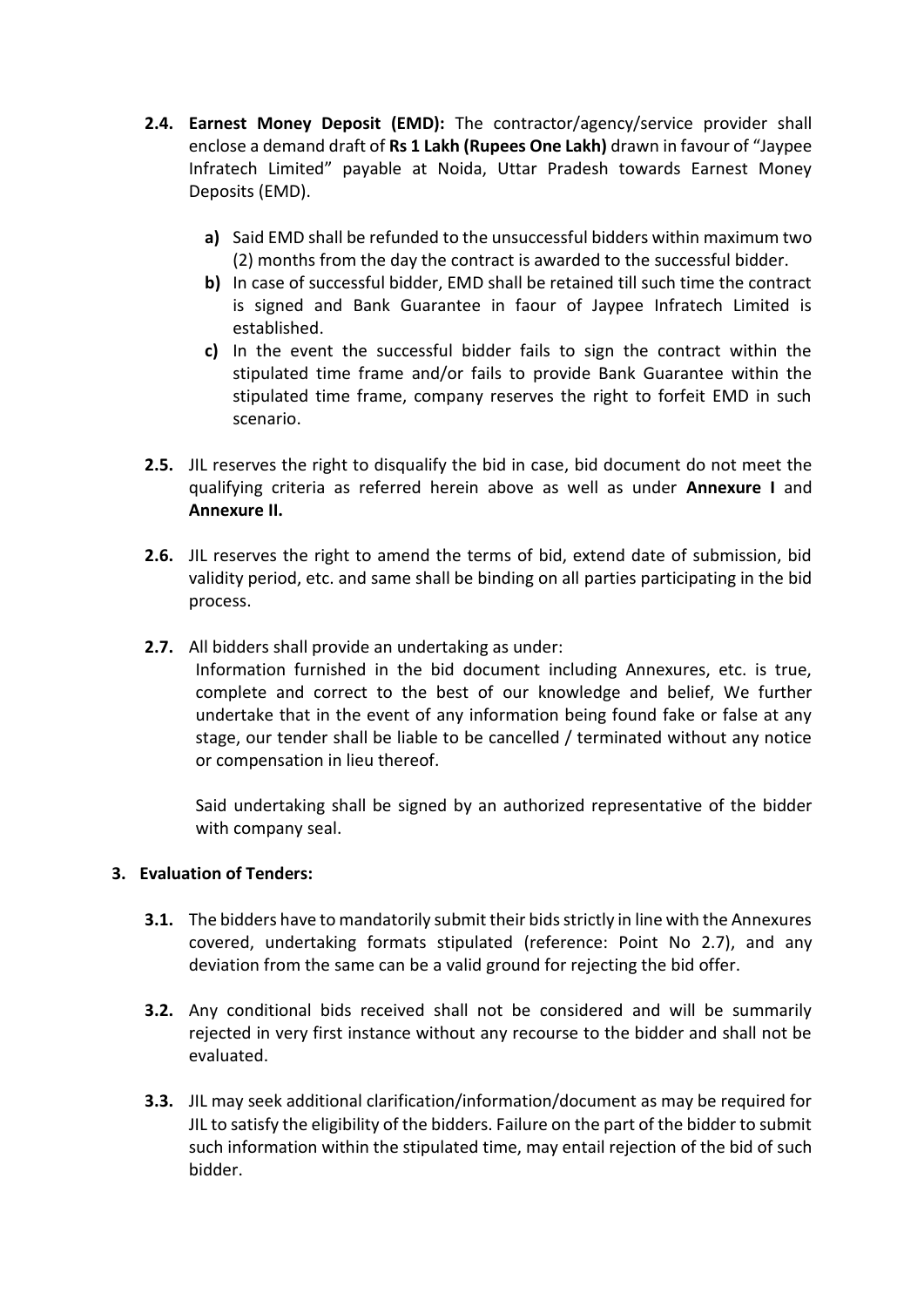- **3.4.** Technically qualified bids shall only be considered for evaluation of financial bids.
- **3.5.** The Tenderer quoting the lowest bid amount and otherwise qualified for the services defined in the Scope of Work shall be considered for award of contract.
- **3.6.** In case more than one price bid quoting the same rates are received, JIL shall have the authority to decide and declare the final winning bidder and decision of JIL shall be binding on bidders who have quoted the same rate.

## **4. Award of Contract: -**

- **4.1.** JIL shall award the contract to the successfully evaluated bidder whose bid has been found to be responsive and who is otherwise eligible and qualified to perform the contract satisfactorily as per the terms and conditions incorporated in the bidding document.
- **4.2.** JIL shall communicate to the successful bidder that its bid has been accepted. This letter herein after called the "Letter of Offer"
- **4.3.** Failure on the part of the successful bidder to comply with the requirements of the above clauses shall constitute sufficient ground for the annulment of the award and forfeiture of EMD.

## **5. Commercial Terms and Conditions:**

- **5.1.** The successful Contractor/ Agency shall not be paid any kind of advance under any circumstances.
- **5.2. Bank Guarantee:** The successful bidder shall furnish Bank Guarantee of Rs 5.00 lakh (Rupees Five lakh only) drawn on a nationalized bank in the name of "Jaypee Infratech Limited" within the stipulated time frame as communicated. Said Bank Guarantee shall be valid for the contract period plus 60 days. Guarantee shall stand renewed in the event the contract is renewed and continued with. JIL reserves the right to encash the Bank Guarantee in the event any of the terms and conditions of the contract signed are violated, not adhered to, and are found to be non-compliant in terms of letter and spirit of the contract. Guarantee shall be returned to the Contractor after two (2) months of the expiry of the agreement, unless renewed, subject to the satisfactory performance of the Contractor/Agency.
- **5.3. Payment of Bills:** Payment to Service Provider shall be made on monthly basis. Bill/s shall be submitted by the contractor after completion of every month duly certified by an officer authorized complying various terms and conditions as stipulated in the contract that shall be signed.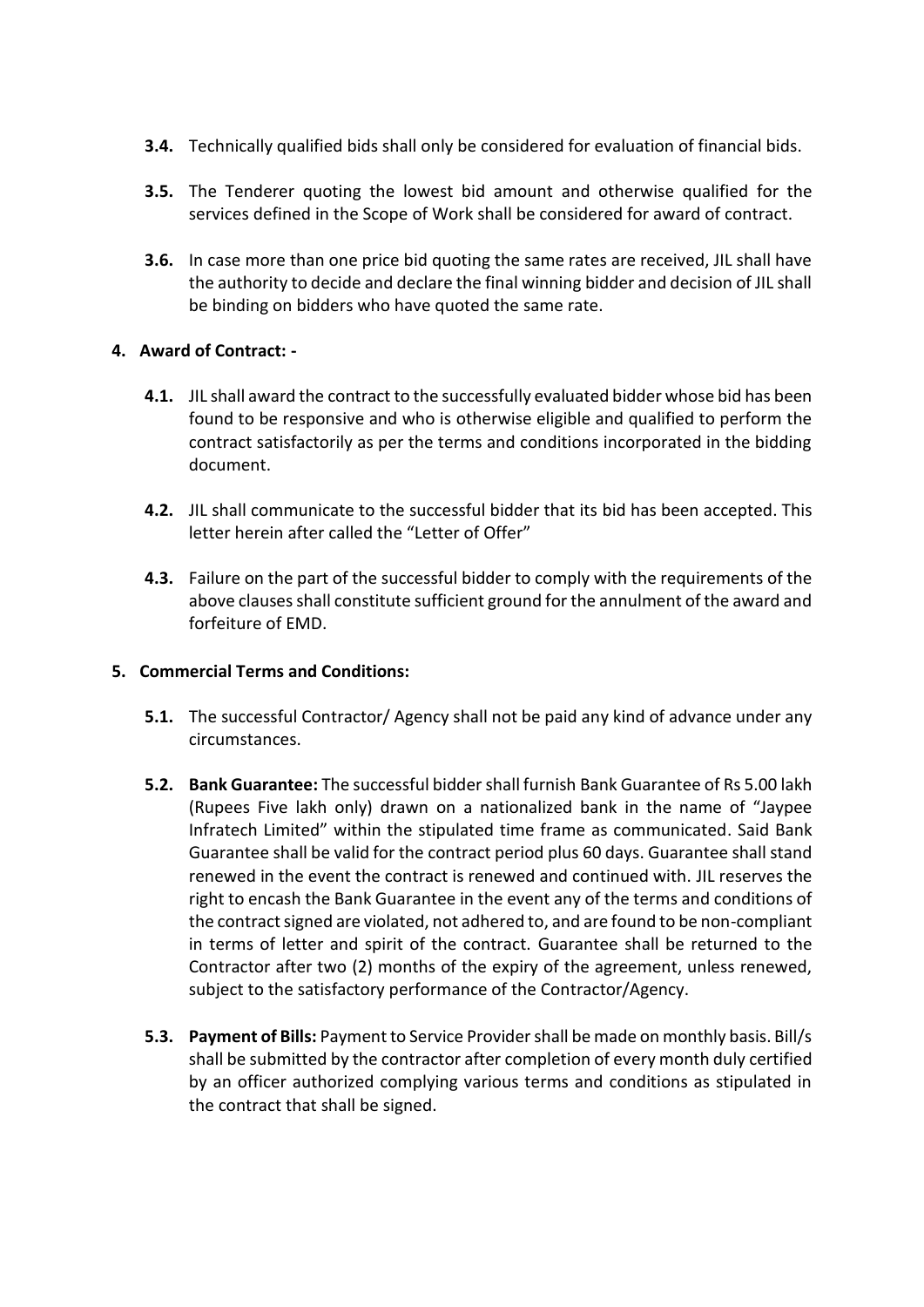- **5.4.** It is the sole responsibility of the contractor to ensure payment is released to his employees in line with legal provisions, irrespective whether company has released the payment on time or with certain delay.
- **5.5. Period of Contract:** The contract will be initially for a period of one year which may be extended for further period on the basis of performance and with mutual consent as per the requirement of JIL.

#### **6. OTHER TERMS AND CONDITIONS:**

- **6.1.** The Technical Bid (Part-I) will be opened in the presence of Tenderers or their authorized representatives who choose to participate on the date of tender opening. The Financial Bid (Part-II) of the agencies who are found technically qualified to carry out the job will be opened with prior intimation indicating the date and time of Financial Bid opening.
- **6.2.** Financial Bid: Financial Bid shall be submitted in the format prescribed in Annexure-II.
- **6.3.** JIL reserves the right to reject any or all the offers without assigning any reason.
- **6.4.** JIL reserves the right to alter/modify any or all conditions of this tender document before submission of Technical and Financial Bids.
- **6.5.** Bidders shall not be permitted to alter or modify their bids after expiry date of receipt of bids.
- **6.6.** Bidders are advised to read carefully the tender documents and terms and conditions before quoting their bid. All the pages of the tender form should be signed by bidders as a token of their acceptance of terms and conditions.
- **6.7.** Various provisions related to safety including PPE kit, insurance cover shall have to be managed by the Service Provider/ Contractor.
- **6.8.** All entries in the tenders must be written in ink or typewritten. Over-writing should be avoided. Correction, if any, should be attested with signature by the bidder or his/her authorized representative.
- **6.9.** The service provider's personnel deployed should be polite, cordial, positive and efficient, while handling the assigned work and their actions shall promote goodwill and enhance the image of the Company i.e., JIL. The service provider shall be responsible for any act of commission or omission or indiscipline on the part of persons deployed by him. JIL shall reserve the right to decide and final screening of the candidates to be deployed considering the age, qualification and experience etc.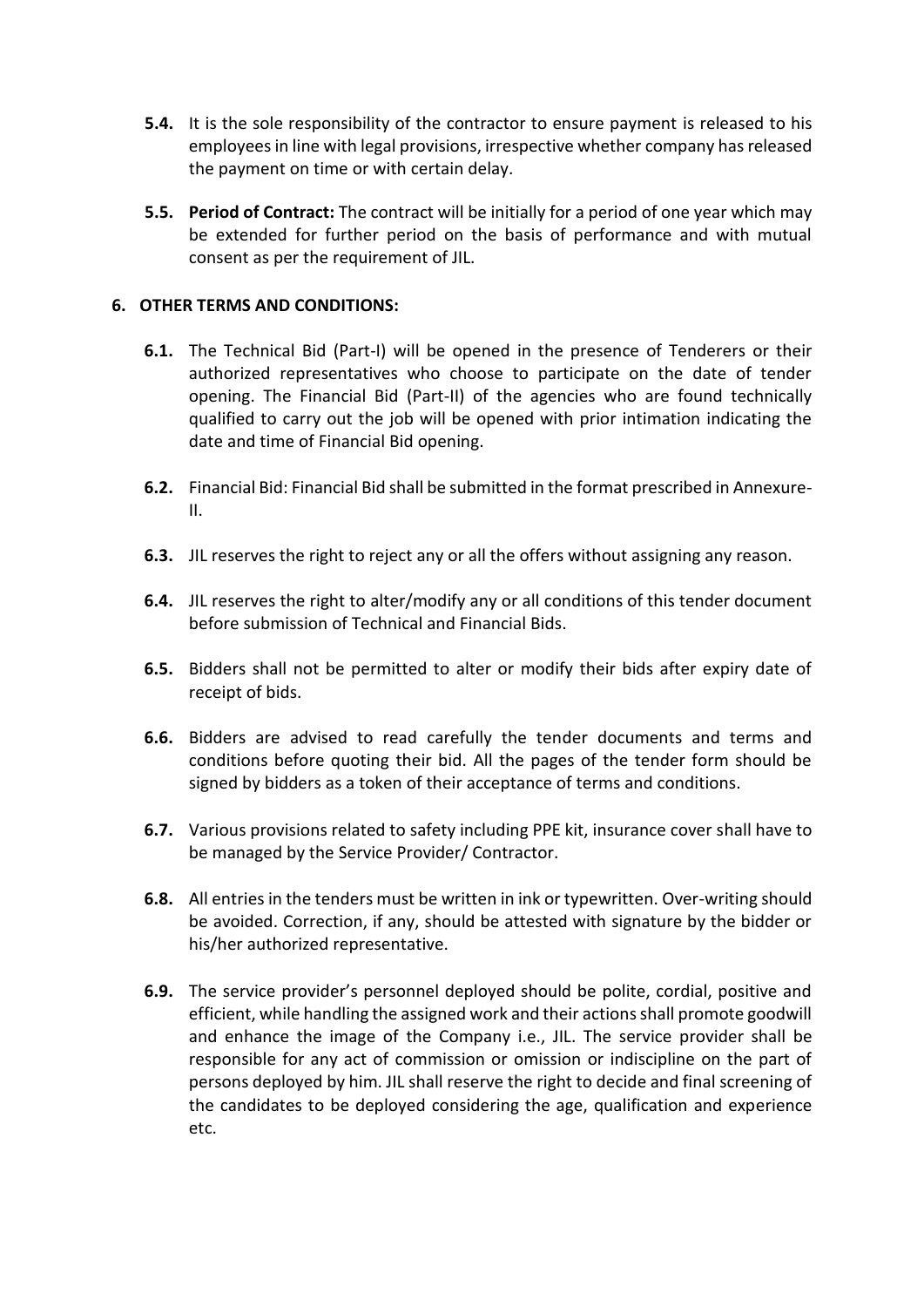- **6.10.** JIL may require the service provider to dismiss or remove from the site of work, any person or persons, employed by the service provider, who may be incompetent or for his/ her/their misconduct or services being not required and service provider shall forthwith comply with such requirements/directions.
- **6.11.** All services shall be performed by persons qualified and experienced in performing such services as prescribed by JIL.
- **6.12.** The Service Provider shall replace immediately any of its personnel, if they are found to be unacceptable to JIL because of security risk, incompetence, conflict of interest and breach of confidentiality or improper conduct upon receiving instructions from JIL in writing or oral.
- **6.13.** JIL shall not be liable for any loss, damage, theft, burglar or robbery of any personal belongings, equipment or vehicles of the personnel deployed by the service provider.
- **6.14.** The service provider shall depute Supervisors (minimum one per Toll Plaza) to take care of the functional requirements of deputed manpower who will report to the officer/ officials authorized by JIL authority.
- **6.15.** The service provider shall not assign, transfer, pledge or sub contract the work/services.
- **6.16.** The service provider's personnel shall not claim any benefit / compensation / absorption / regularization of services with JIL under the provisions of Industrial Disputes Act, 1947 and Contract Labour (Regulation & Abolition) Act, 1970. An undertaking to this effect from the personnel engaged shall be submitted by the service provider to JIL.

## *Undertaking Format:*

*I, \_\_\_\_\_\_\_\_\_\_\_\_\_\_\_\_\_\_\_\_\_\_\_\_\_ (name of employee) undertake that I shall not claim any benefit / compensation / absorption / regularization of services with JIL under the provisions of Industrial Disputes Act, 1947 and Contract Labour (Regulation & Abolition) Act, 1970 or any other as applicable at that point of time.*

- **6.17.** The service provider agency shall ensure proper conduct of the personnel deployed in JIL premises/ YEP Toll Plazas and enforce prohibition of consumption of alcoholic drinks, paan, smoking, loitering etc.
- **6.18.** Any statutory requirement in respect of each personnel of the service provider will be the responsibility of the service provider.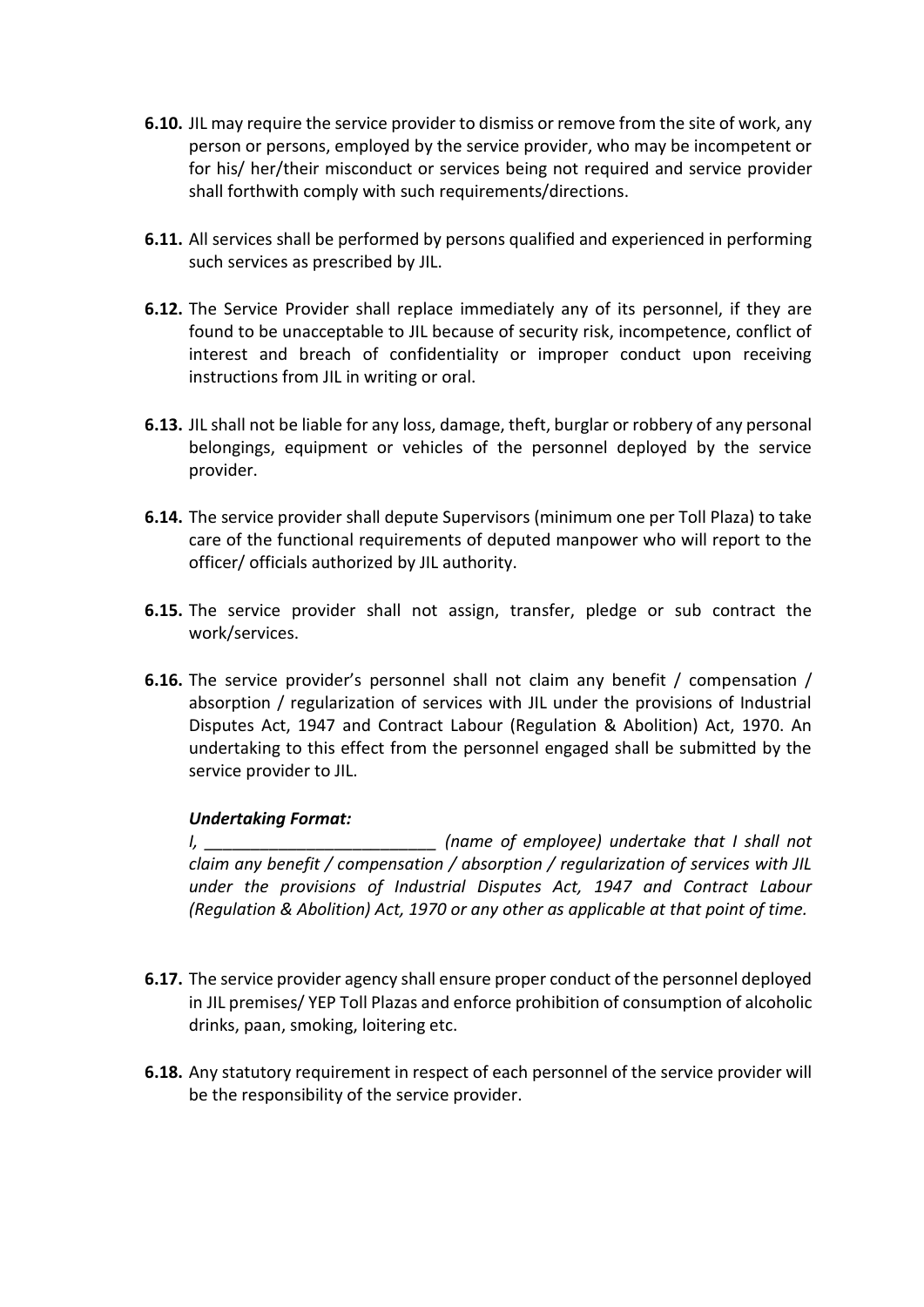- **6.19.** The deputed personnel may be called on Sundays and other Gazetted Holidays, subject to exigency of work and shall be paid extra amount or shall be given a compensatory off to compensate for the extra work.
- **6.20.** The service provider shall provide the required personnel for a shorter period also, in case of any exigencies as per the requirement of JIL. The service provider shall provide a substitute well in advance if there is any probability of a person leaving the job due to his / her own personal reasons.
- **6.21.** The Service Provider shall ensure that individual Bank Accounts of members are opened in their respective names and all payments shall be made through etransfer only as per the minimum wage notifications issued by Regional Labour Commissioner from time to time. **Payment in cash is totally prohibited.** A certificate that the wages have been paid in accordance with the said notification should invariably be furnished by the contractor every month along with the monthly bill to JIL.
- **6.22.** The Service Provider shall be available for contacting at all times and message sent by E-Mail/ Fax/ Special Messenger from JIL to the service provider shall be acknowledged immediately on receipt on the same day.
- **6.23.** The Service Provider has to maintain EPF account against every person employed with the Regional Provident Fund Commission.
- **6.24.** The Service Provider shall assist the new workers in the opening of EPF/ESI account and bank account.
- **6.25.** The Service Provider shall be responsible for any queries from the Regional/Assistant Labour Commissioner on issues related to EPF/ESI etc.
- **6.26.** The Service Provider shall submit the challan and documentary evidence in support of proof of deposit of EPF/ESI amounts, both employee's and employer's share, in respect of individual workers engaged for JIL and shall entertain queries in this regard from workers. Any non-compliance by the Service Provider with regard to the above provisions may lead to termination of the contract and encashment of Bank Guarantee.
- **6.27.** The successful bidder shall enter into an Agreement with JIL on Non-Judicial Stamp Paper of Rs.100/- (Rupees One hundred only) within 30 days of the issue of "Letter of Offer". Non-fulfilment of this condition of executing an agreement/ contract document by the service provider would constitute sufficient ground for annulment of the award of the contract and forfeiture of Earnest Money Deposit.
- **6.28.** In case the Service Provider fails to make payment of minimum wages to his personnel deployed under the contract, the Bank Guarantee /other dues payable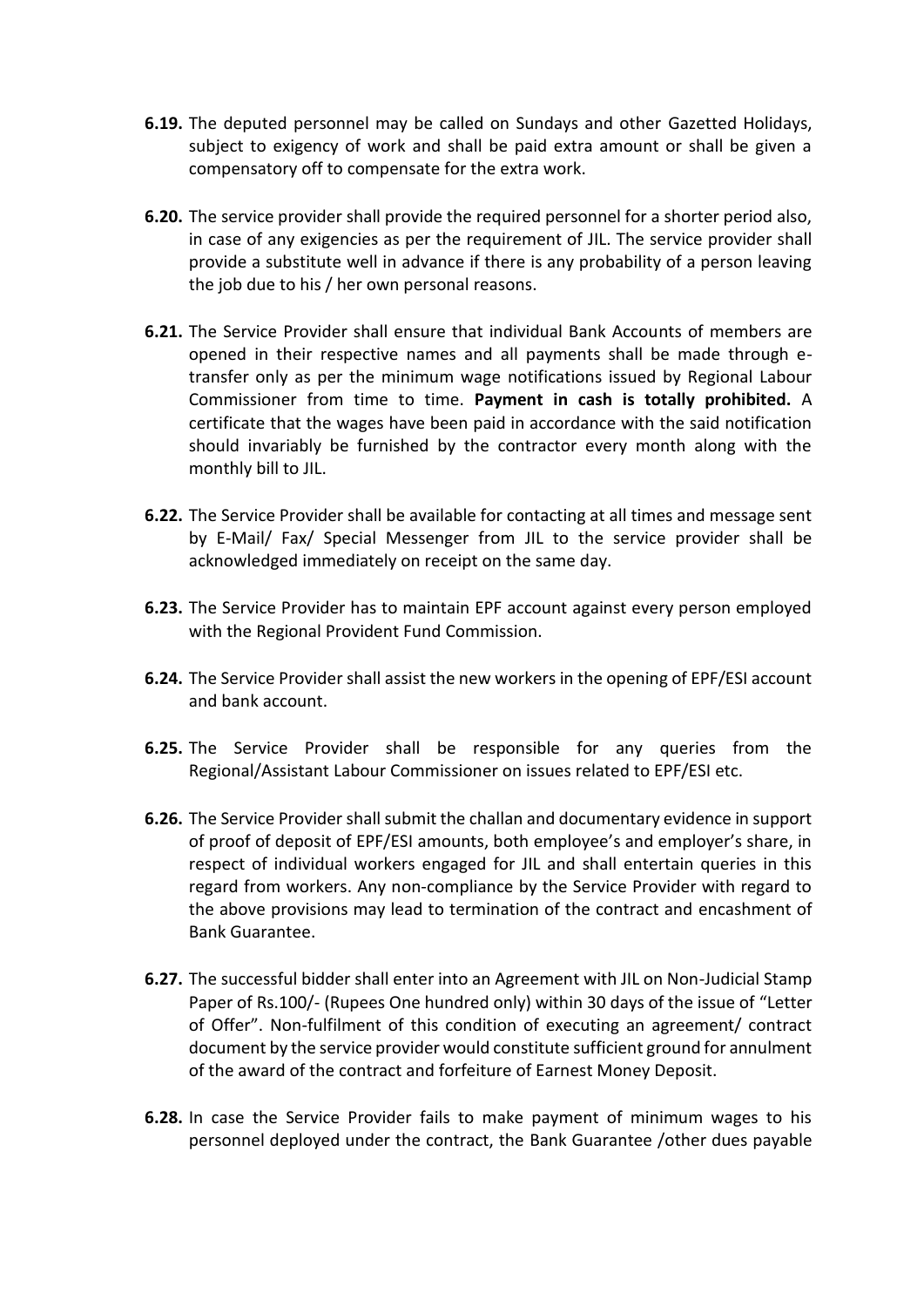to the contractor, if any, under the contract shall be utilized by JIL to discharge primary liability of the Service Provider.

- **6.29.** In case, the Service Provider does not execute the work as per the terms and conditions of the Work Order/Agreement, same shall be managed through some other contractor/agency and the expenditure, 'if any', incurred in this regard shall be recovered from the Service Provider.
- **6.30.** Disputes, grievances, if any, between the Service Provider and personnel deployed by him have to be settled by the Service Provider only.
- **6.31.** That the personnel deployed shall not be below the age of **18 (eighteen) years and above the age of 50(fifty) years.**
- **6.32.** Contractor shall ensure of providing ESI cards to all the workmen within three months of commencement work under this contract to enable them to avail of the entitled medical facilities.
- **6.33.** In case of death or mishap leading to any injury or disability whatsoever, occurred during discharging the duty, the compensation/ legal or any other liability solely rests with the service provider.
- **6.34.** Technical Bids received without EMD/Insufficient EMD and after due date for receipt of tenders shall not be considered and liable for rejection. Incomplete tenders shall also be liable for rejection.
- **6.35.** Canvassing, in any form is prohibited and the tenders submitted by the Contractor who resort to canvasing is liable for rejection.
- **6.36. ARBITRATION:** In event of any question, dispute/difference arising under this contract/agreement the same shall be referred to sole arbitrator, the IRP of JIL or his nominee. The award of the arbitrator appointed by IRP/ his nominee shall be final and binding on both the parties. The provisions of Arbitration and Conciliation Act, 1996 shall be applicable.
- **6.37.** Settlements of disputes, if any, with regard to providing services and interpretation of any clause in this agreement, the Court at Gautam Buddha Nagar, UP shall have the Jurisdiction.
- **6.38.** The rates in Financial Bid shall be quoted in Indian Rupees, both in figures and words. In case of discrepancy in the two, price quoted in words will be taken as valid.
- **6.39.** The service charges quoted by bidders in Financial Bid shall be firm and fixed throughout the coverage of the contract, unless amended and mutually agreed upon by both the parties.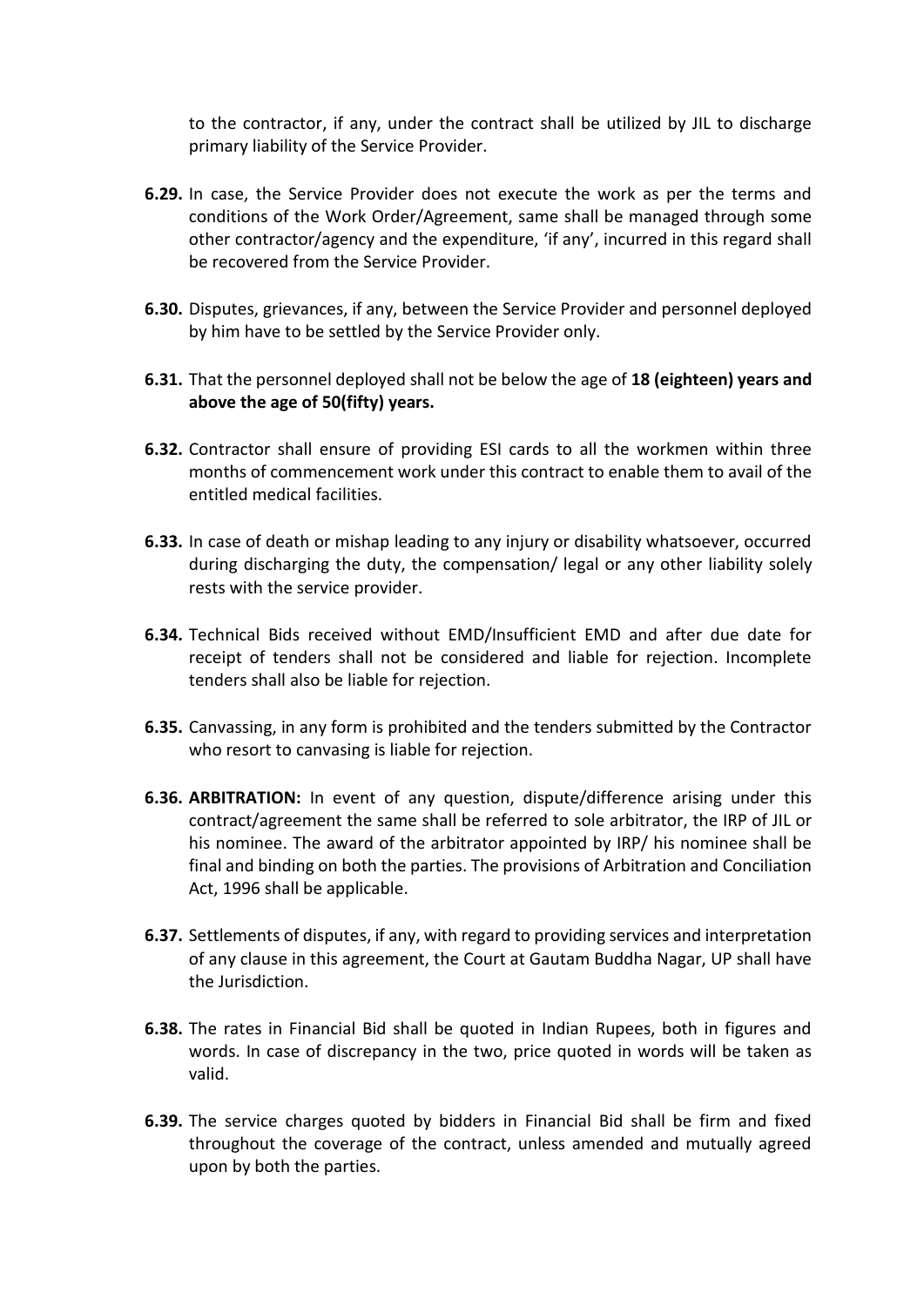- **6.40.** Service charges per month shall be submitted by the Contractor in the prescribed given format.
- **6.41.** Any additional document over and above the standard documents forming part of the bid document shall be serially numbered and same shall be stated under column 'Page Number' of respective Annexure.

## **7. KYC/ POLICE VERIFICQTION/ MEDICAL FITNESS/ ETC.**

- **7.1.** The service provider has to provide Photo Identity Cards to the persons employed for carrying out the work. These cards are to be constantly displayed and their loss shall be reported immediately to the Service Provider for replacement.
- **7.2.** The service provider shall ensure deployment of suitable people with proper background after verification by the local police, collecting proof of identity like Aadhar, PAN, driving license, bank account details, previous work experience, proof of residence and recent photograph and withdraw such employees who are not found suitable by JIL for any reasons, immediately on receipt of such request.
- **7.3.** The character and antecedents of each personnel of the service provider shall be got verified by the service provider before their deployment and a certification to this effect is to be submitted to JIL, in the form of Affidavit.

## **8. LABOUR LAW COMPLIANCES**

- **8.1.** The successful bidder shall have to obtain labour license before commencement of work from concerned labour authorities wherever applicable under the provisions of Contract Labour (Regulations & Abolition) Act, 1970 and the rules made thereunder from time to time. The bidder shall also ensure renewal of such license well before its expiry.
- **8.2.** The contractor should maintain all the records/ registers / documents which are necessary under various labour laws applicable to contract labours/personnel and also Shops and Establishment Act/Rules applicable to his/her establishment and make them available at JIL at all times. Indicative list of such records is given for example (a) Register of Workmen (b) Employment Card (c) Muster Roll (d) Register of Wages (e) Wage Slips (f) Overtime Registers etc.
- **8.3.** The service provider shall be wholly and exclusively responsible for payment of wages to the persons engaged by it in compliance of all the statutory obligations under all related legislations as applicable to it from time to time including Minimum Wages Act, 1948. Employees Provident Fund Act, 1952, ESI Act, 1948 etc., and JIL shall not incur any liability for any expenditure whatsoever on the persons employed by the service provider on account of any obligation.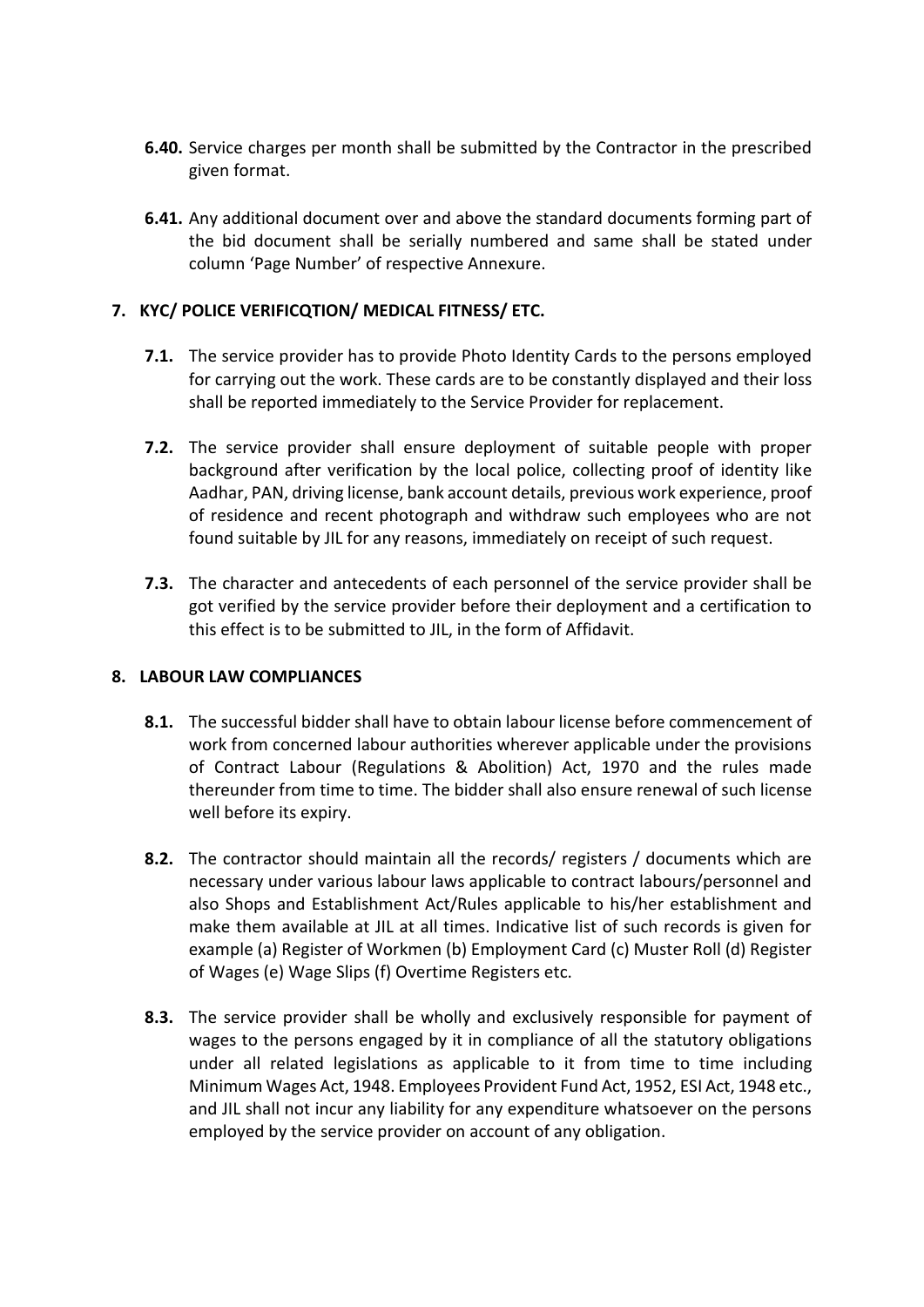- **8.4.** The service provider shall engage the appropriate qualified personnel as required by JIL from time to time. The said personnel engaged by the service provider shall be the employees of the service provider and it shall be the duty of the service provider to pay their wages every month as per the Minimum Wages Act **by the Seventh day of the following month** without linking to payment to be received from JIL. In case of delayed payment, the Service Provider is liable to pay Rs.100/ penalty per worker per each day of delay.
- **8.5.** Working hours would be normally 08 hours per day (6 days a week) during working days including half an hour lunch break. However, the concerned person may have to work beyond office hours, in the exigencies of work.
- **8.6.** The Service Provider shall ensure adherence to all laws especially including Contract Labour (Regulations & Abolition) Act 1970, Payment of Wages Act 1936, Workmen Compensation Act 1923, Minimum Wages Act 1948, ESI Act 1948 and Provident Fund Act 1952 as amended from time to time.
- **8.7.** The minimum wages as per the notifications issued by the Government of India from time to time shall be applicable.

Note: Service Provider/ Agency/ Contractor shall all mean same and the terms are interchangeably used.

\*\*\*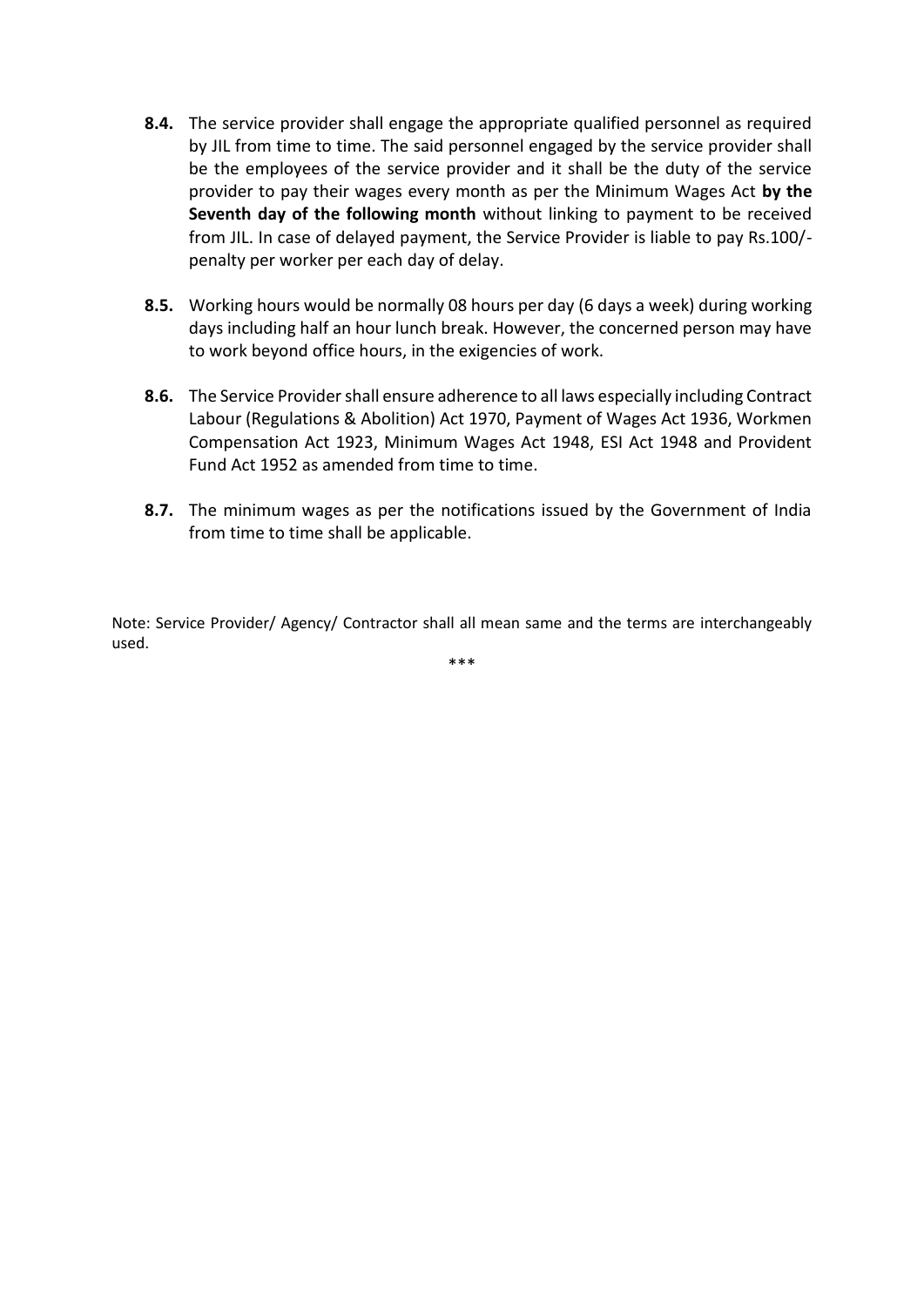## **ANNEXURE – I**

## **TECHNICAL BID PART-A**

| Sr.<br>No.     | <b>Particulars</b>                                                                                                                                                                               | Requirement<br><b>Information</b> | Page<br><b>No</b> | Qualifying<br>Parameter |
|----------------|--------------------------------------------------------------------------------------------------------------------------------------------------------------------------------------------------|-----------------------------------|-------------------|-------------------------|
| $\mathbf{1}$   | Name of the Tendering Manpower<br>Company/Firm/Agency/Contractor<br>(attach<br>self-attested<br>copy<br>of<br>certificate of registration)                                                       |                                   |                   | Mandatory               |
| $\overline{2}$ | Name of the Director of Company/<br>Active Partner of Firm/ Authorized<br>Agent/ Proprietor with Telephone<br>Number Landline & Mobile                                                           |                                   |                   | Mandatory               |
| 3              | <b>Full Address of Registered Office</b>                                                                                                                                                         |                                   |                   | Mandatory               |
| 4              | <b>Telephone Number</b>                                                                                                                                                                          |                                   |                   | Mandatory               |
| 5              | <b>Fax Number</b>                                                                                                                                                                                |                                   |                   |                         |
| 6              | <b>E-Mail Address</b>                                                                                                                                                                            |                                   |                   | Mandatory               |
| 7              | Full Address of Operating/Branch<br>Office at Delhi/ UP with Telephone<br>Number, Fax Number,<br>E-Mail<br>Address                                                                               |                                   |                   | Mandatory               |
| 8              | of<br>the<br>Name<br>representative<br>authorized to sign tender document<br>including<br>Financial<br><b>Bid</b><br>(attach<br>original authorization letter in case<br>of authorized employee) |                                   |                   | Mandatory               |
| 9              | Banker of the Company / Firm /<br>Contractor with<br>Agency<br>full<br>$\sqrt{2}$<br>Address<br>(Attach self-attested copy of latest<br>bank statement)                                          |                                   |                   | Mandatory               |
| 10             | PAN / GIR No.<br>(Attach self-attested copy)                                                                                                                                                     |                                   |                   | Mandatory               |
| 11             | G.S.T. Registration No.<br>(Attach self-attested copy)                                                                                                                                           |                                   |                   | Mandatory               |
| 12             | EPF Registration No.<br>(Attach self-attested copy)                                                                                                                                              |                                   |                   | Mandatory               |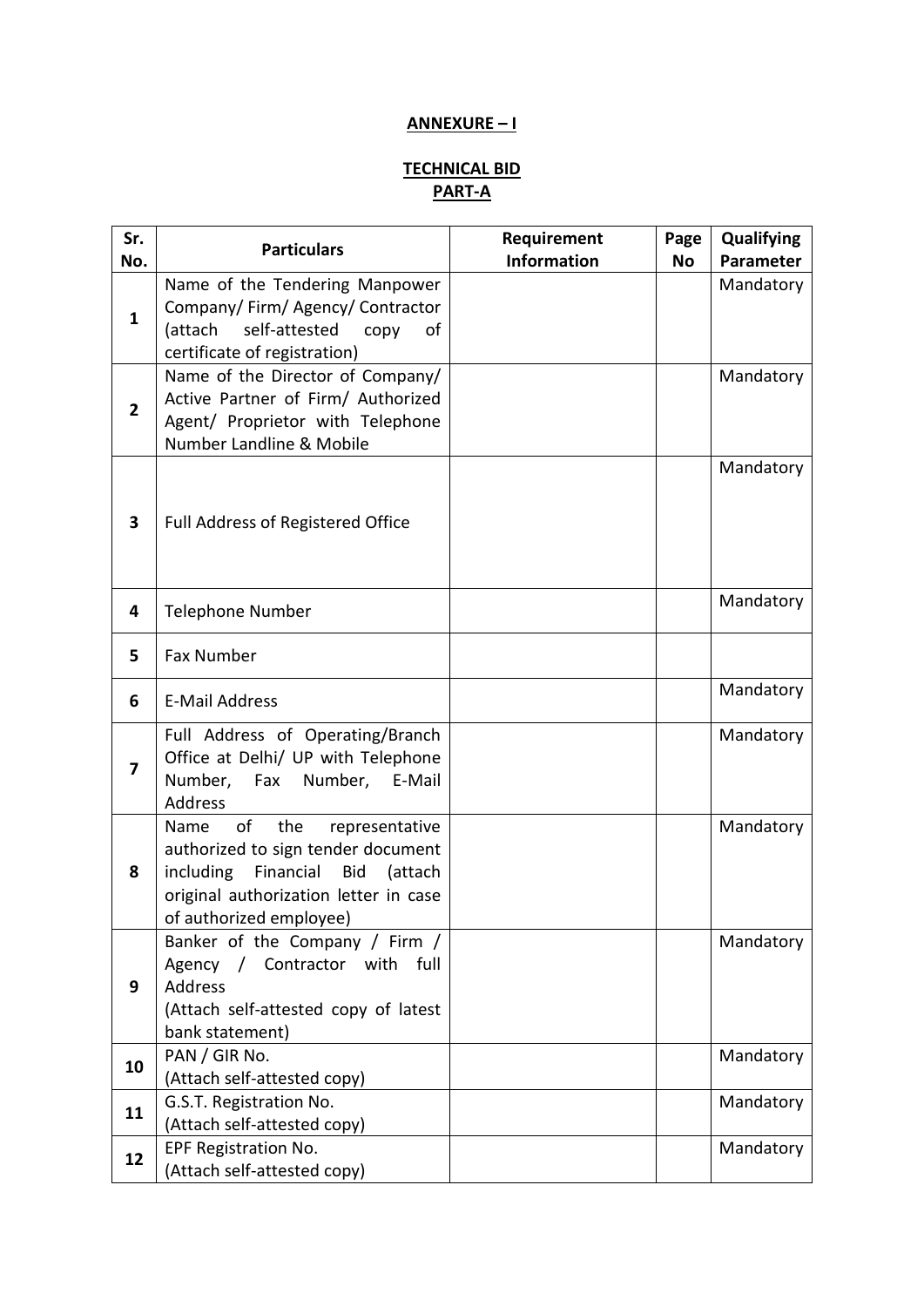| 13 | <b>ESI Registration No.</b>                                  |           | Mandatory |
|----|--------------------------------------------------------------|-----------|-----------|
|    | (Attach self-attested copy)                                  |           |           |
|    | Annual Turnover of the Manpower                              | 2018-2019 | Mandatory |
|    | Firm/Agency/ Company as evident                              | Rs        |           |
|    | from the IT Returns.                                         |           |           |
|    |                                                              | 2019-2020 |           |
|    | (Should not be less than Rs. 1 Crore                         | Rs        |           |
| 14 | in each financial Year, In case of less                      |           |           |
|    | turnover in a given FY, average of 3                         | 2020-2021 |           |
|    | years should be 1 Cr)                                        | Rs        |           |
|    |                                                              |           |           |
|    | (copies of the accounts certified by<br>CA to be enclosed)   |           |           |
|    | Number of organizations where                                |           | Mandatory |
|    | similar manpower contract has been                           |           |           |
| 15 | undertaken<br>from<br>the FY<br>2018                         |           |           |
|    | onwards - minimum required is 3                              |           |           |
|    | Whether the firm has defaulted from                          | Yes / No  | Mandatory |
|    | payment to Govt. / Workers dues at                           |           |           |
| 16 | any point of time or Black Listed by a                       |           |           |
|    | Govt. Department/ PSU, etc.                                  |           |           |
|    | Have Proof of timely payments of                             | Yes / No  | Mandatory |
|    | statutory dues like ESIC/EPF/Service                         |           |           |
| 17 | Tax to the concerned Govt. Agencies.                         |           |           |
|    | (Attach<br>self-attested<br>copies<br>of                     |           |           |
|    | challans)                                                    |           |           |
| 18 | Details of Payment of Earnest Money                          |           | Mandatory |
|    | Deposit (Rs.1 Lakh)<br>An Affidavit duly certified by Notary |           |           |
|    | (i) that the sole proprietor or the                          |           | Mandatory |
|    | partners of the firm / company is /                          |           |           |
|    | are not involved in any Police Case                          |           |           |
|    | and have never been punished by                              |           |           |
| 19 | any Court of Law and (ii) that the sole                      |           |           |
|    | proprietor or the partners of the                            |           |           |
|    | Firm / company has never been                                |           |           |
|    | black listed or changed the name of                          |           |           |
|    | the firm.                                                    |           |           |
|    | (Attached or not Attached)                                   |           |           |
|    | Copy of Tender Document attached                             | Yes / No  | Mandatory |
| 20 | with each page signed by the                                 |           |           |
|    | authorized<br>representative<br>and                          |           |           |
|    | stamped                                                      |           |           |
|    | effect<br>Certificate<br>the<br>that<br>to                   |           |           |
| 21 | satisfactory work performance from                           |           |           |
|    | present clients. (Not more than                              |           |           |
|    | three months old)                                            |           |           |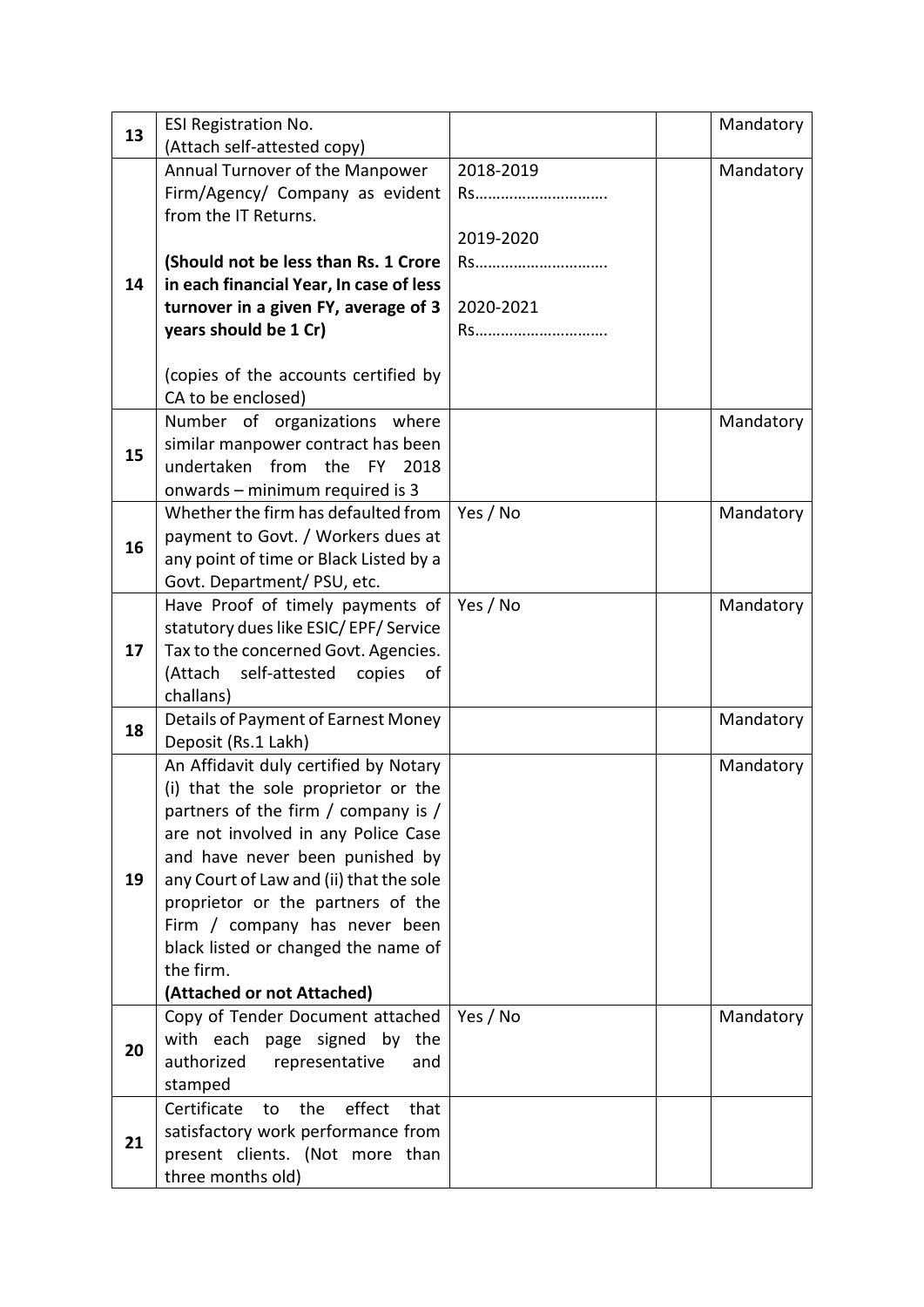#### **PART-B**

**Details of other Organisations where Similar Contracts were undertaken during last 03 Years**

| Sr.<br>No. | Name and address of<br>the organization | <b>Validity of</b><br><b>Agreement</b><br>(From<br>To | No. of<br>workers<br>deployed | Whether<br>Govt./ Semi<br>Govt./<br><b>Autonomous</b><br><b>Body/PSU/</b><br>other<br>(Please specify) | <b>Reason for</b><br><b>Termination</b><br>(if currently<br>not valid) |
|------------|-----------------------------------------|-------------------------------------------------------|-------------------------------|--------------------------------------------------------------------------------------------------------|------------------------------------------------------------------------|
|            |                                         |                                                       |                               |                                                                                                        |                                                                        |
| 2          |                                         |                                                       |                               |                                                                                                        |                                                                        |
| 3          |                                         |                                                       |                               |                                                                                                        |                                                                        |

*Note: Copies of job orders and particulars of contact officer in the concerned Govt. Department / PSU are attached and may be used for the purpose of verification.*

The information furnished in the Technical Bid is true, complete and correct to the best of my knowledge and belief, I undertake that in the event of any information being found fake or false at any stage, my tender shall be liable to be cancelled / terminated without any notice or compensation in lieu thereof.

I **I Example 20 The Company / Active Partner of Firm** /Authorized Representative / Proprietor of \_\_\_\_\_\_\_\_\_\_\_\_\_\_\_\_\_\_\_\_\_\_\_\_\_\_\_\_\_\_\_\_\_\_\_\_\_\_\_

have read / fully understood and accept the terms and conditions as contained in the Tender Document issued by Jaypee Infratech limited, Noida.

(Signature of Authorized person)

| - 1 |  | أوصابا استراحت والمساردين أحسان المساردين المساردين المساردين المساردين أسترائهما أحمار المساردين المساردين |  |
|-----|--|-------------------------------------------------------------------------------------------------------------|--|
|     |  |                                                                                                             |  |
|     |  |                                                                                                             |  |
|     |  |                                                                                                             |  |
|     |  |                                                                                                             |  |

Date:

Place: The contract of the contract of the contract of the contract of the contract of the contract of the contract of the contract of the contract of the contract of the contract of the contract of the contract of the con

| Designation: |  |
|--------------|--|
|--------------|--|

Office Address: \_\_\_\_\_\_\_\_\_\_\_\_\_\_\_\_\_\_\_\_

|  | Phone (Office): |  |
|--|-----------------|--|
|--|-----------------|--|

Seal of the Company/ Firm/ Agency/Contractor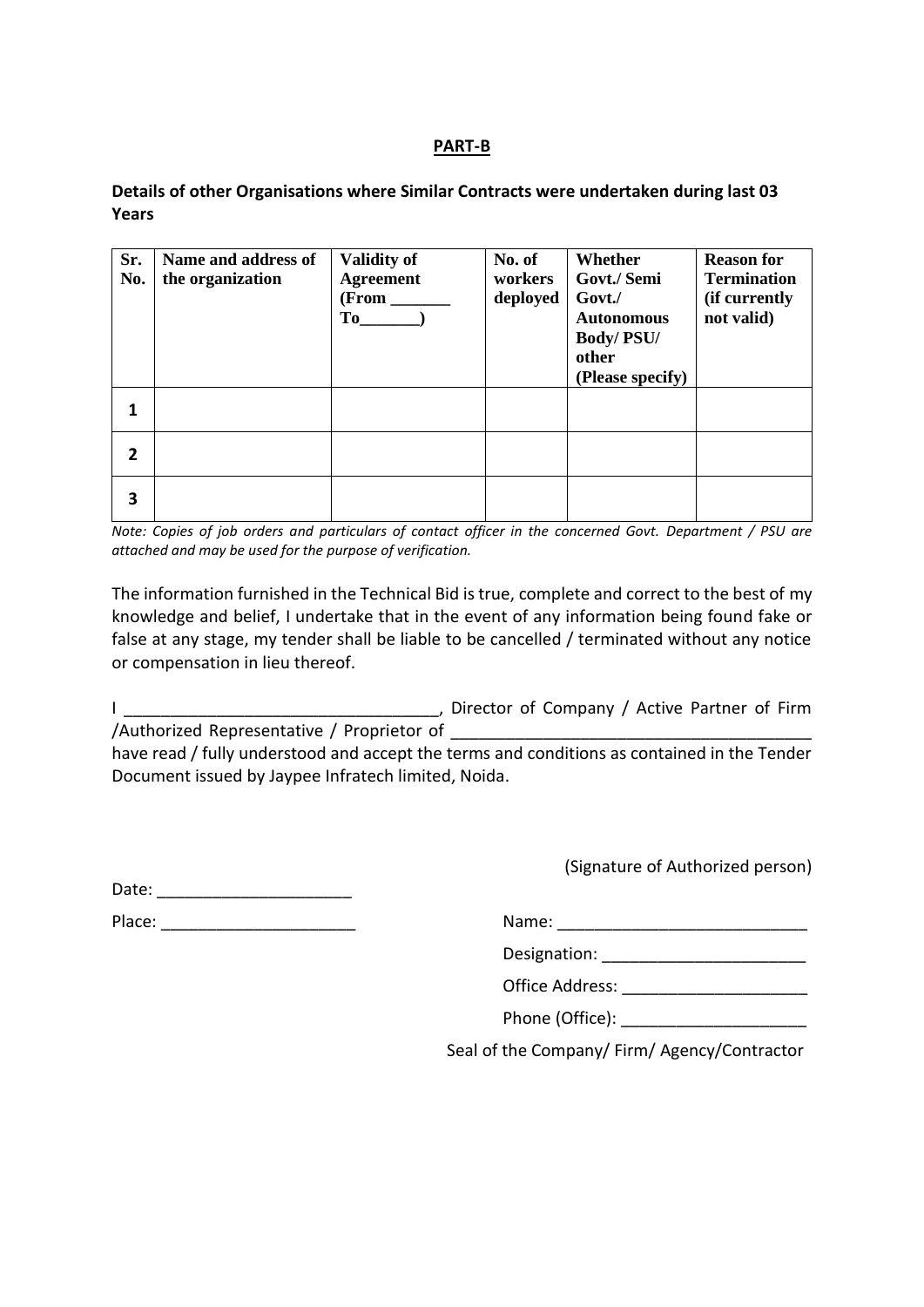#### **ANNEXURE – II**

#### **FINANCIAL/ PRICE BID**

The IRP Jaypee Infratech Limited Sector-128, Noida - 201304

Dear Sir/Madam,

## **Ref: Tender for Selection of Manpower Services Provider for Jaypee Infratech Limited, Noida**

Having examined the Tender documents, the receipt of which is hereby duly acknowledged, we, the undersigned, offer to provide the services as required and outlined in the Tender for Selection of Manpower Services Provider.

To meet such requirements and to provide services as set out in the tender document, we attach hereto our response as required by the tender document, which constitutes our proposal.

We undertake, if our proposal is accepted, to adhere to the terms and conditions put forward in the tender and the agreement to be entered with JIL.

If our proposal is accepted, we undertake to submit account payee demand draft of Rs 5 Lakh as covered under serial no 5.2

We agree for unconditional acceptance of all the terms and conditions set out in the tender document as also in the contract to be signed with JIL for provision of Manpower services.

We confirm that the information contained in this proposal or any part thereof, including its exhibits, schedules, annexures and other documents and instruments delivered or to be delivered to the JIL are true, accurate and complete. This bid includes all information necessary to ensure that the statements therein do not in whole or in part mislead JIL as to any material fact. we understand that if any point of time it is noticed/discovered by JIL that as information given by us is false or incorrect or misleading, causing financial loss or damage to the reputation of the company, JIL in that case shall have the right to take such necessary action as it may deem fit including cancellation of contract and encashment of Bank Guarantee, as the case may be.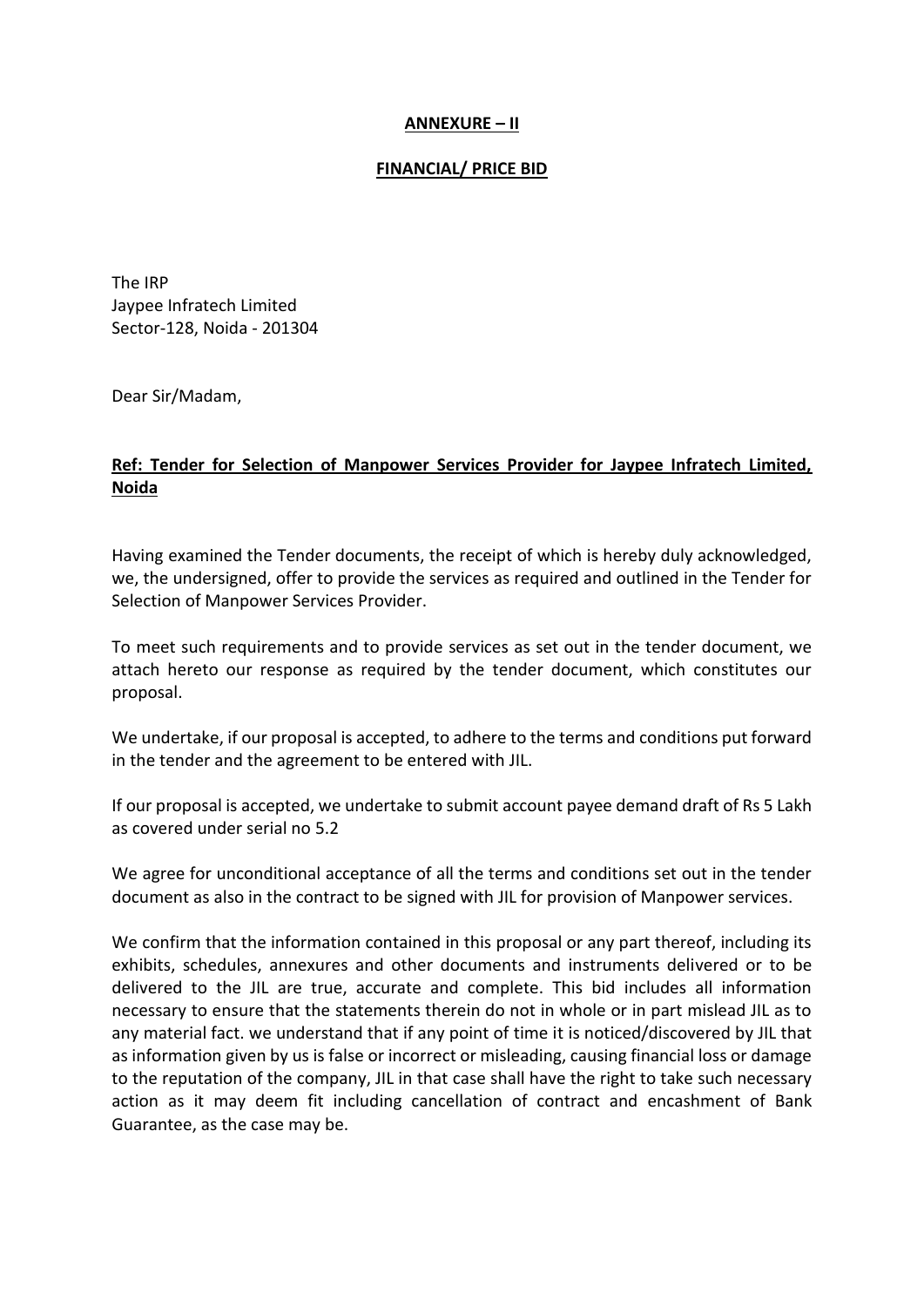| which may be required in this connection.                   | It is hereby confirmed that I/we are entitled to act on behalf of our corporation/company/<br>firm/organization and empowered to sign this document as well as such other documents, |
|-------------------------------------------------------------|--------------------------------------------------------------------------------------------------------------------------------------------------------------------------------------|
| Dated this ________ Day of ______________2022               |                                                                                                                                                                                      |
| (Signature)                                                 | (In the capacity of)                                                                                                                                                                 |
| Duly authorized to sign the bid response for and behalf of: |                                                                                                                                                                                      |
| (Name and Address of Company)                               | (Seal/Stamp of bidder)                                                                                                                                                               |
| Witness Signature :                                         |                                                                                                                                                                                      |
| <b>Witness Name</b>                                         |                                                                                                                                                                                      |
| <b>Witness Address</b><br>$\ddot{\cdot}$                    |                                                                                                                                                                                      |
| <b>PRICE BID:</b><br>Service Charges @_____________         | (GST extra) on manpower bill submitted.                                                                                                                                              |
|                                                             | Signature of authorized person                                                                                                                                                       |
| Date: _____________________________                         |                                                                                                                                                                                      |
|                                                             | Seal:                                                                                                                                                                                |